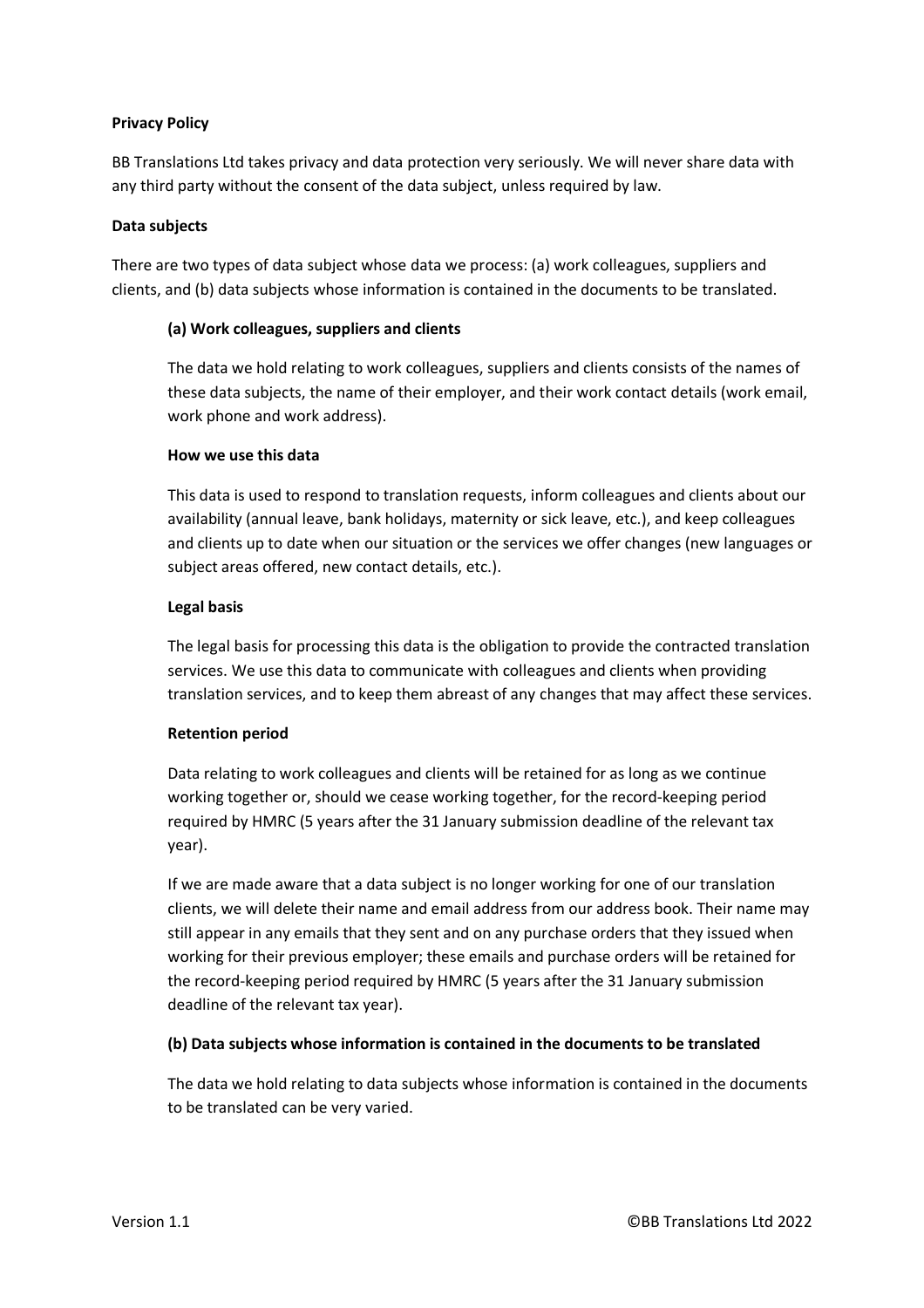Such documents typically include, but are not limited to, birth, marriage and death certificates; academic certificates; criminal records and other legal certificates; insurance and bank documents; passports and ID documents; and contracts, among others.

The data they contain may consist of, but is not limited to, the data subject's name, date of birth, place of birth, postal address, email address, telephone number, marital status, academic qualifications (including the date, academic institution, specialist subject[s] and grades), date of death, ID number, employer, family (names, addresses, places of birth, etc.), insurance details, financial details (including their bank, account balances, etc.), and any other details contained in the documents to be translated.

### **How we use this data**

This data is used solely for the purpose of translating the documents. The data is read by the translator and either transcribed in the translation with no changes or translated into English. On occasion the data may be used to conduct translation research, such as by checking the correct spelling online, in order to ensure the accuracy of the translation.

## **Legal basis**

The legal basis for processing this data is the obligation to provide the contracted translation services. We use the data to accurately translate the document.

## **Retention period**

Data that is contained in the document to be translated will be retained until the invoice for said translation has been paid. After this point, the source document will be either (1) deleted or (2) anonymised. If the source document is deleted, it will be sent to the computer's recycle bin which is emptied automatically every 30 days. If the source document is anonymised, all personal data will be removed and the rest of the document will be retained for future reference and to settle any possible disputes or queries.

The target document will be either (1) deleted or (2) anonymised. If the target document is deleted, it will be sent to the computer's recycle bin which is emptied automatically every 30 days. If the target document is anonymised, all personal data will be removed and the rest of the document will be retained for future reference and to settle any possible disputes or queries.

### **Where data comes from**

The personal data we process is sent to us by email only, by companies, translation agencies and private individuals.

# **Where data is stored and how it is protected**

Data is held in three locations: a password-protected G Suite cloud account (data type a and b), a password-protected computer and back-up drive in a locked, alarmed building (data type a and b), and on paper in files in a locked, alarmed building (data type a only).